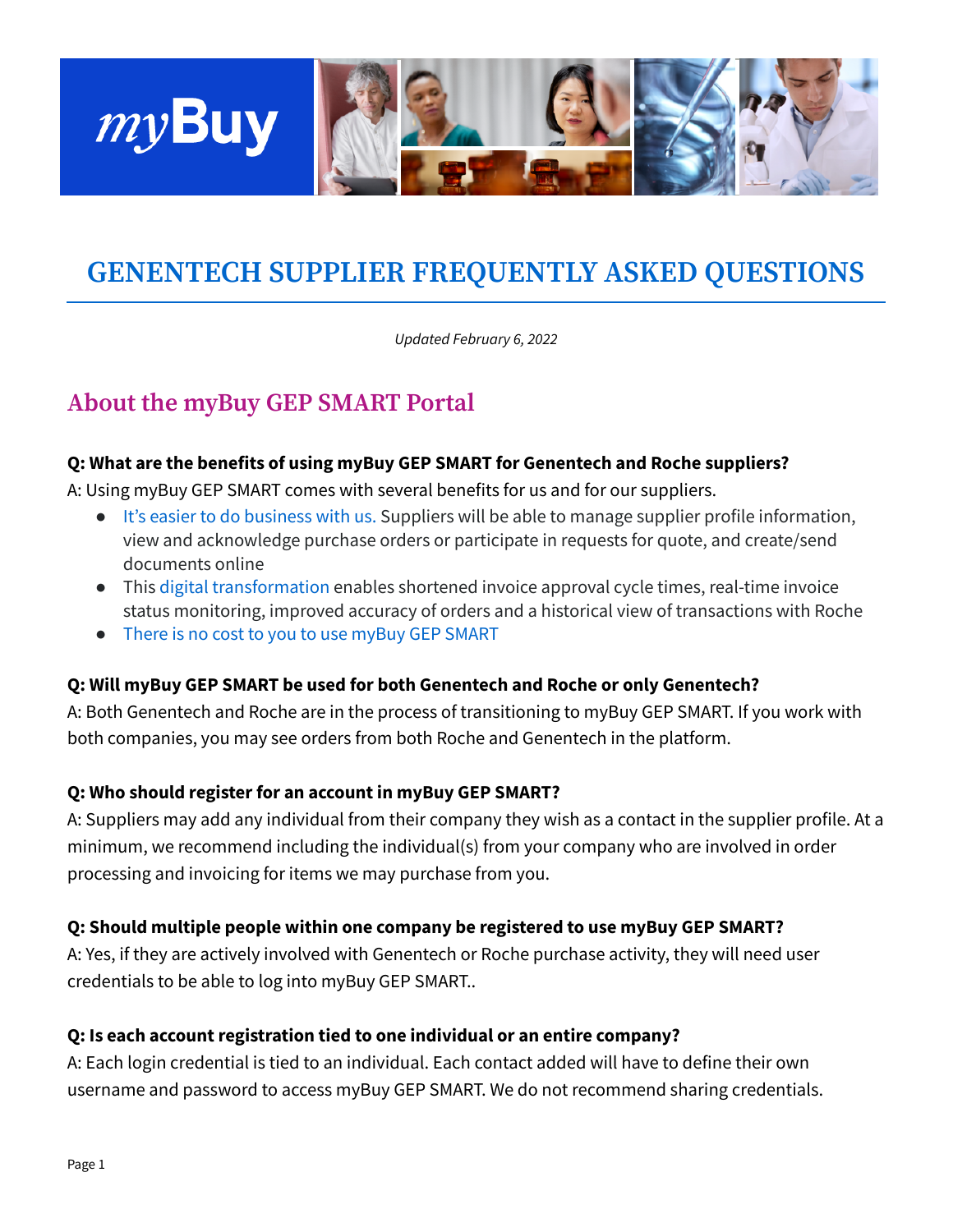## Q: **Should I wait for an invitation from Roche to register?**

A: Yes. All suppliers will either directly be invited to the platform in a proactive manner, or you will receive the registration link with the first Purchase Order, or Quick Quote Sourcing Event Notification.

### **Q: How can I get a registration link?**

A: If you have not already received an email with a registration link, please contact [Genentech](mailto:mybuy-enablement@gene.com) Supplier [Enablement](mailto:mybuy-enablement@gene.com) and they will send a registration email with the unique link you need to create your user credentials.

## **About Your Supplier Profile**

#### **Q: What is the role of a "Primary Contact"?**

A: The Primary Contact is the one point of contact who will be notified for all actions connected to the company profile. This means they will receive all myBuy GEP SMART email and PO notifications from Roche / Genentech. You can designate the Primary Contact in your supplier profile.

#### **Q: How can I determine who is defined as our company's Primary Contact?**

A: The current Primary Contact is shown with a blue icon next to the contact name. If you want the PO notifications to go to someone else you can mark that individual as the ordering manager. You can also set up a contact with a group email address, and designate that group as the Primary Contact.

## **Q: Are the contacts in my Supplier Profile used only for billing purposes?**

A: It is possible to define both billing and ordering contacts (e.g. individuals who handle contracts or responding to RFPs) within your myBuy GEP SMART supplier profile. You will need to send a registration email to any newly added contacts so that they can use the unique link to set up their own user credentials.

## **Q: Can I delete a contact from my supplier profile?**

A: Yes, it is okay to delete a contact from your supplier profile. However, if they are designated as your Primary Contact, you will first need to define a new Primary Contact before you can delete them.

## Q: If I am part of a business that runs multiple entities, will each entity need its own profile in **myBuy GEP SMART?**

A: You will need to register for each entity, however you will be able to link them all together, so you can see them all in one place.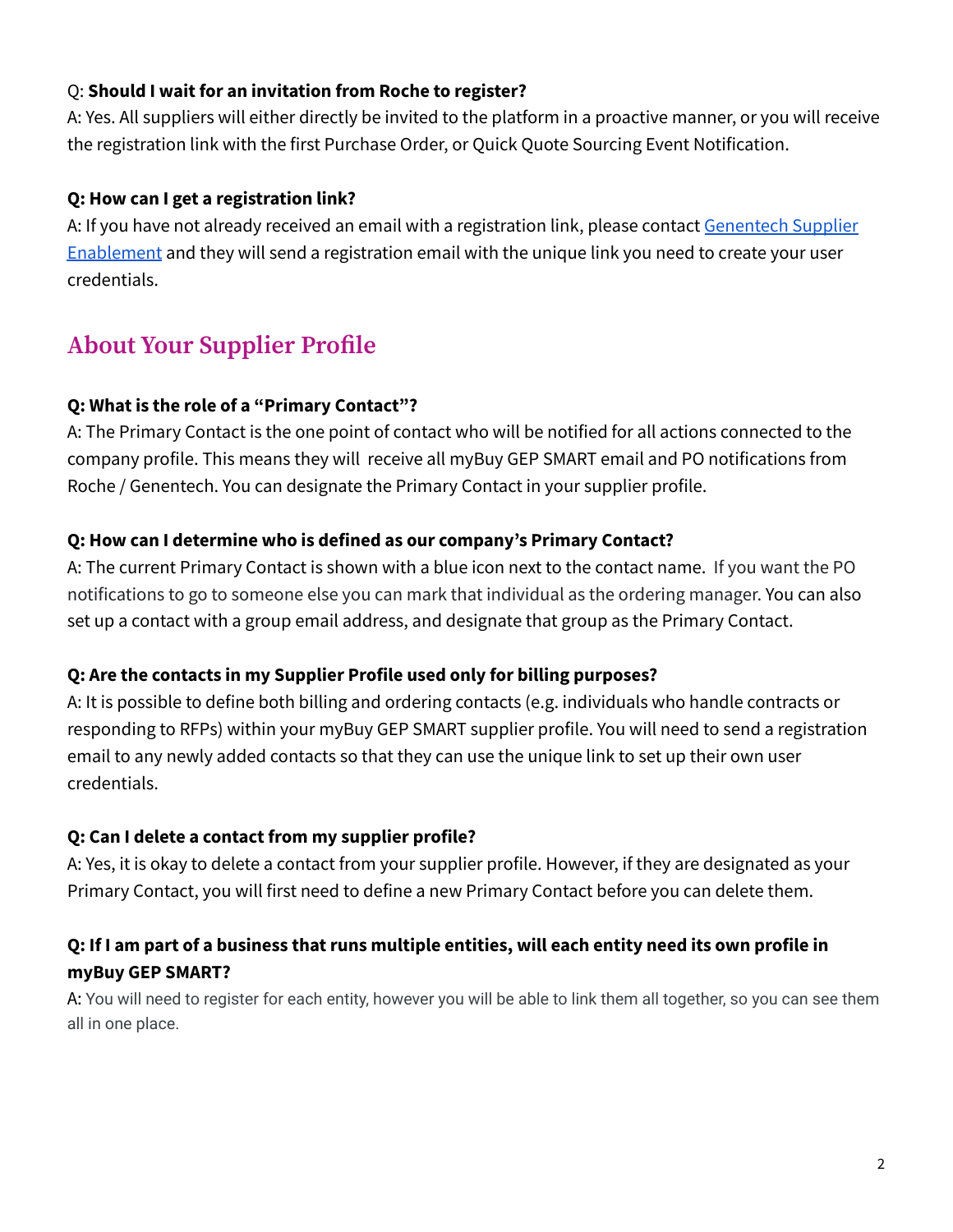## **About Purchase Orders & Invoicing**

## **Q: Why don't I see the Purchasing tab?**

A: The Purchasing tab only becomes visible in the myBuy GEP SMART portal once Genentech places an order with your company. When you receive that first order, you'll see the Purchasing tab at the top of the screen.

## **Q: Which individual(s) will be contacted when an order is placed?**

A: Currently, the myBuy GEP SMART system will send orders to the Primary Contact. In the months ahead when the ordering manager feature is enabled, you can select ordering managers by location and direct order notifications to be sent to the applicable ordering manager.

## **Q: How will I recognize if an order has been sent to me using myBuy GEP SMART?**

A: All orders generated in the new portal will begin with a "P."

## Q: If I need to create a change request on an order I received in a system other than myBuy GEP **SMART, how should I proceed?**

A: Since the order was received from a legacy system, please follow whatever steps / process you have been to create and submit that change request. If you receive an order in myBuy GEP SMART that needs a change request, you'd follow [those](https://www.gene.com/download/pdf/myBuy_GEP_SMART_Create-Change-Request.pdf) steps.

## **Q: If an invoice is rejected by Genentech, will I be notified?**

A: Yes, you will receive a notification if there is a problem with an invoice you submit for payment so that you can correct the issue.

## **Q: Will outstanding orders automatically be transferred to the new myBuy GEP SMART system?**

A: No, existing orders will not be transferred to myBuy GEP SMART.

## Q: Do I have to acknowledge an order to be able to create and submit an invoice in myBuy GEP **SMART?**

A: Yes, you will have to acknowledge the order before you can create an invoice from that order. The status must be in *Supplier Acknowledged* status.

## **Q: Can invoices for non-PO activities such as educational grants be processed using myBuy GEP SMART?**

A: We are not currently able to accept non-PO invoices using the myBuy GEP SMART portal. These should be submitted using our online capture center (8882139185@onlinecapturecenter.com).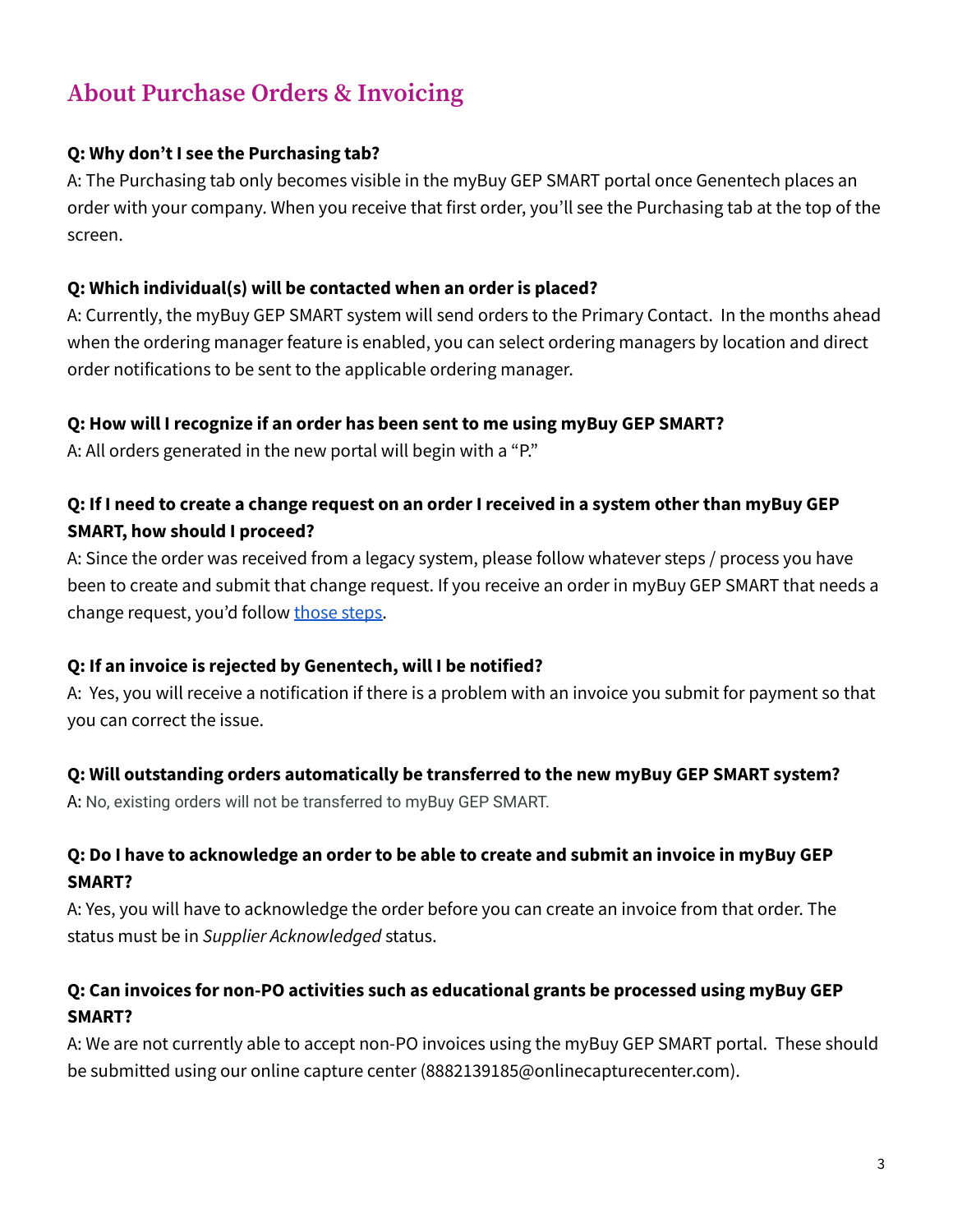## **Q: How are EDI/cXML transactions presented in the portal?**

A: If an integrated vendor logs in to see the documents transacted through cXML, they will look the same as portal PO and invoices.

#### **Q: Will shifting to myBuy GEP SMART impact our negotiated payment terms?**

A: Payment terms are negotiated at the master agreement, SOW, or contract level. Invoices will continue to be paid according to the terms negotiated.

## **Q: With the move to myuy GEP SMART, will anything change regarding how I am paid by Genentech?** A: No. Whichever payment method currently being used to pay you will remain in place. There is no change with myBuy.

#### **Q: Will I receive an email when an invoice is submitted or accepted?**

A: No, you will not receive an email notification. Rather, you will be able to see the status of your invoices on the portal. The only instance when an email will be sent is if Genentech or Roche cancels or returns an invoice.

## **Q: When will invoices get paid?**

A: Invoices are paid according to the terms negotiated with your company and are based on the date the invoice is submitted in myBuy GEP SMART, not the date that the supplier may enter as the date of their invoice, or the date that may be on any attachment they include.

## **Q: Is invoice status shown in real time or does it get refreshed periodically?**

A: Yes, invoice status is shown in real time and is continually updated.

## **Q: Do suppliers need to provide a PDF of each invoice for it to be processed properly?**

A: No. It is not required to upload a PDF of the invoice generated by your internal system. However, in the case of services provided, that additional detail can help the Buyer review and approve your invoice for payment.

## **Q: Will online capture still be a viable way to submit invoices?**

A: Yes. Online capture will continue to be available even after myBuy GEP SMART is fully rolled out by Genentech. As a reminder, if you choose to submit invoices via online capture, do not also submit them via myBuy GEP SMART. Our ERP system will recognize that as a duplicate invoice scenario, and processing will be delayed while the issue is resolved.